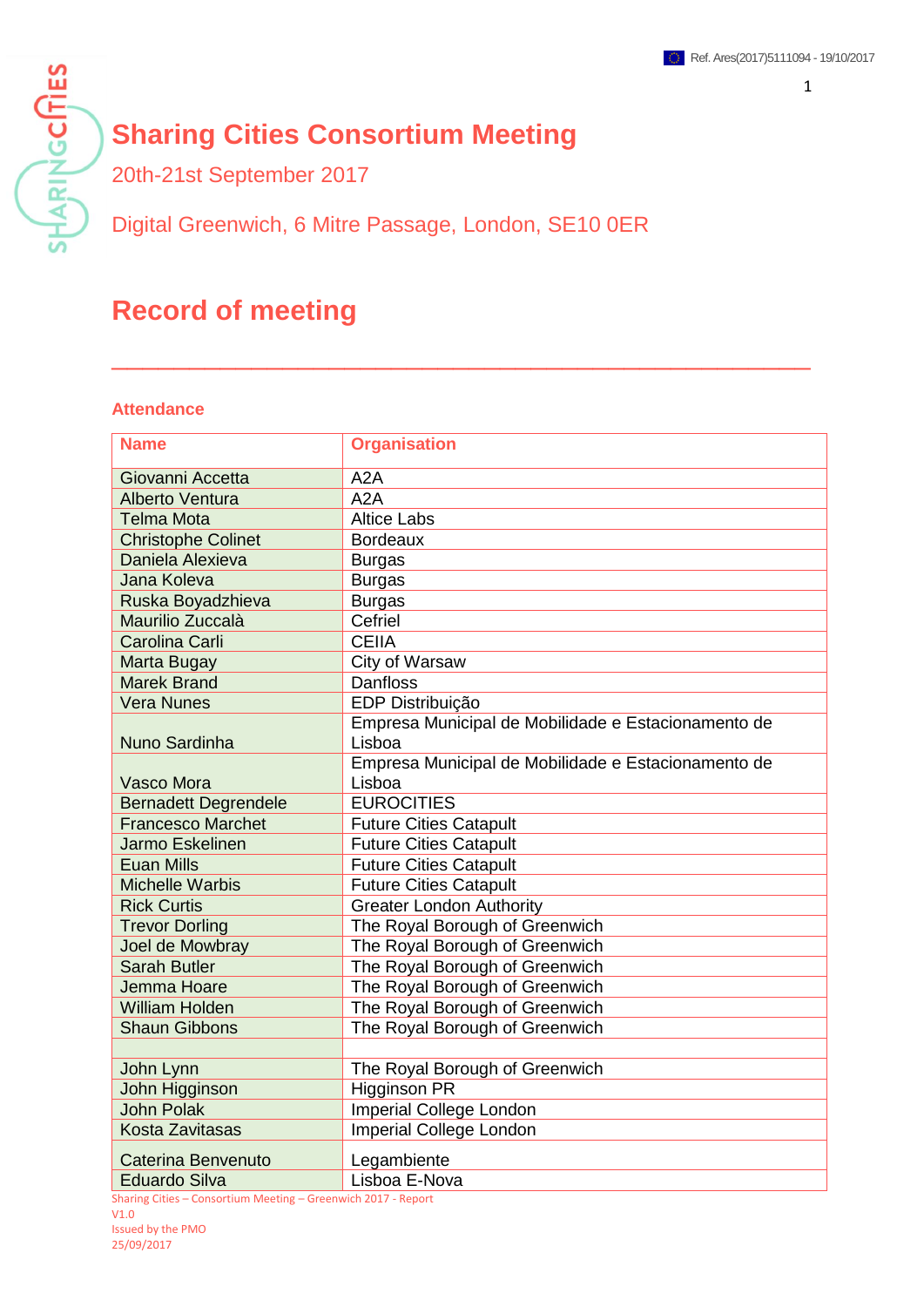**SHARINGCRIES** 

| <b>Andre Cabral</b>       | <b>Lisbon Municipality</b> |
|---------------------------|----------------------------|
| Piero Pelizzaro           | <b>Milan Municipality</b>  |
| <b>Clara Callegaris</b>   | Milan Municipality         |
| <b>Valerio Siniscalco</b> | <b>NHP</b>                 |
| <b>Andrew Collinge</b>    | <b>PMO</b>                 |
| <b>Nathan Pierce</b>      | <b>PMO</b>                 |
| <b>Matt Clifton</b>       | <b>PMO</b>                 |
| Sandeep Duggal            | <b>PMO</b>                 |
| <b>Bushra Khan</b>        | <b>PMO</b>                 |
| <b>Shane Canning</b>      | <b>PMO</b>                 |
| Jem McKenna-Percy         | <b>PMO</b>                 |
| Roberto Nocerino          | Poliedra (IT)              |
| Demis Lorenzi             | <b>POLIMI</b>              |
| <b>Madelana Seabra</b>    | Reabilita                  |
| Sara Filipponi            | <b>Siemens</b>             |
| <b>Simon Burgess</b>      | <b>Siemens</b>             |
| <b>Andre Pina</b>         | <b>Tecnico Lisboa</b>      |
| Cecilia Hugony            | <b>Teicos</b>              |
| <b>Jason Warwick</b>      | <b>UrbanDNA</b>            |
| <b>Graham Colclough</b>   | UrbanDNA                   |
| Marcin Wróblewski         | Warsaw                     |
| Andrea Canevazzi          |                            |
| Edward O'Dwyer            |                            |
| <b>Giuseppe Salvia</b>    |                            |
| Luca Bianchi              |                            |
| <b>Marco Turchini</b>     |                            |
| <b>Michele Petroni</b>    |                            |
| <b>Mircea Bucur</b>       |                            |
| Roberto Moreira           |                            |
| Koji Kikuchif             |                            |
| <b>Antony Pye</b>         |                            |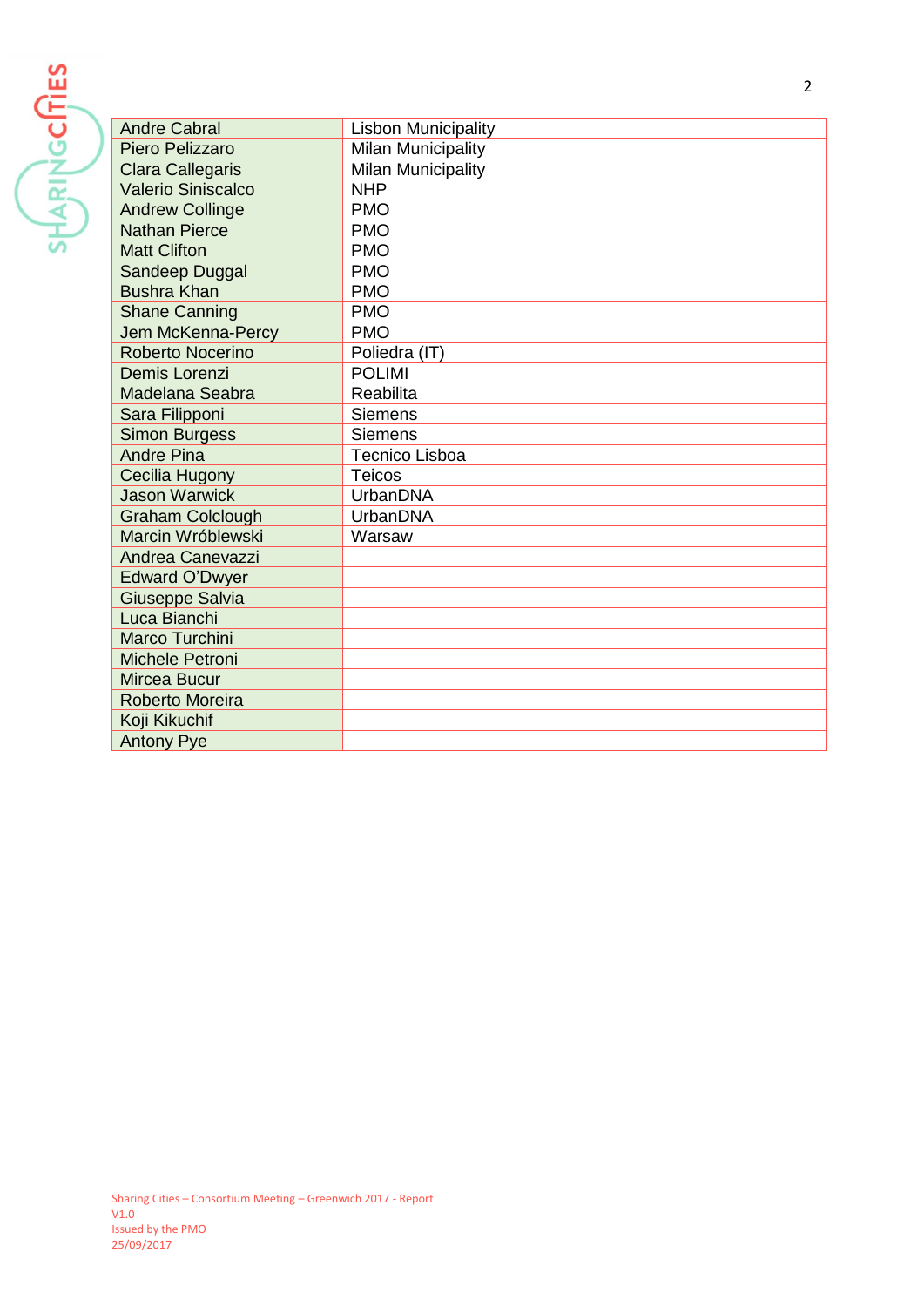

# 1. **Welcome from Greenwich and the Sharing Cities Senior Responsible Officer**

\_\_\_\_\_\_\_\_\_\_\_\_\_\_\_\_\_\_\_\_\_\_\_\_\_\_\_\_\_\_\_\_\_\_\_\_\_\_\_\_\_\_\_\_\_\_\_\_\_\_\_\_\_\_\_\_\_\_\_\_\_\_\_\_\_\_\_\_\_\_\_\_\_

- 2. **City and Work Package updates**
- 3. **Work Package Meetings**

# *Day 2*

- 1. **Interdependency Workshops**
- 2. **PMO Question Time**
- 3. **Wrap up & Conclusions**
- 4. **Study Tours**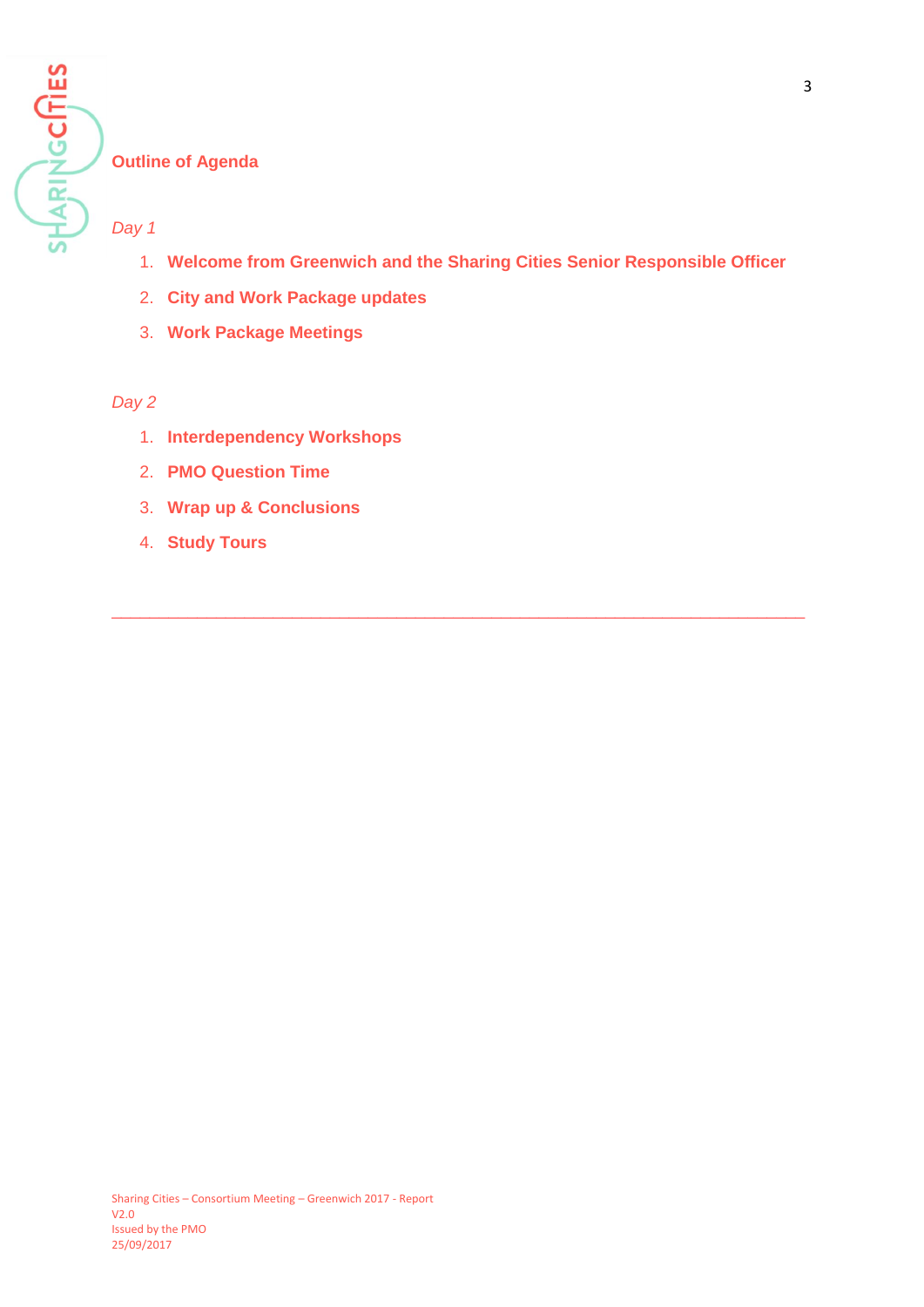

# **Summary**

This was the third Consortium Meeting of the Sharing Cities programme and was hosted by the Royal Borough of Greenwich (RBG), one of the Sharing Cities lighthouse cities.

The consortium meeting was hosted by RBG, at the offices of their Digital Greenwich team, a new facility located in on the North Greenwich Penninsula, which is now a creative hub of innovation and design.

The content of the event was coproduced by the transversal PMO, RBG and members of the Design Forum.

As the Sharing Cities programme progresses beyond its design phase, the partnership meeting was constructive and open about the burning issues and obstacles to delivery that need to be addressed. This was reflected in the theme of the meeting, which was a 'brass tacks' approach to 'Delivery through Collaboration.'

To ensure that partners keep up with our commitments to deploy Sharing Cities solutions, the discussions focused on the:

- actual state of implementation of each task and measure
- adopting a new monitoring of measure progress in the cities
- resolving the obstacles and challenges to delivery
- packaging of measures
- making Sharing Cities solutions investment-ready

Consequently the initial updates by work package leads and cities were centred on delivery issues and work package discussions focused on procurement, delivery, replication and scaling-up.

The interdependency discussions on the second day also centred on obstacles, with a particular reference to packaging measures to make them scalable and business ready; dashboards; evaluation and the digital social market; and data sharing.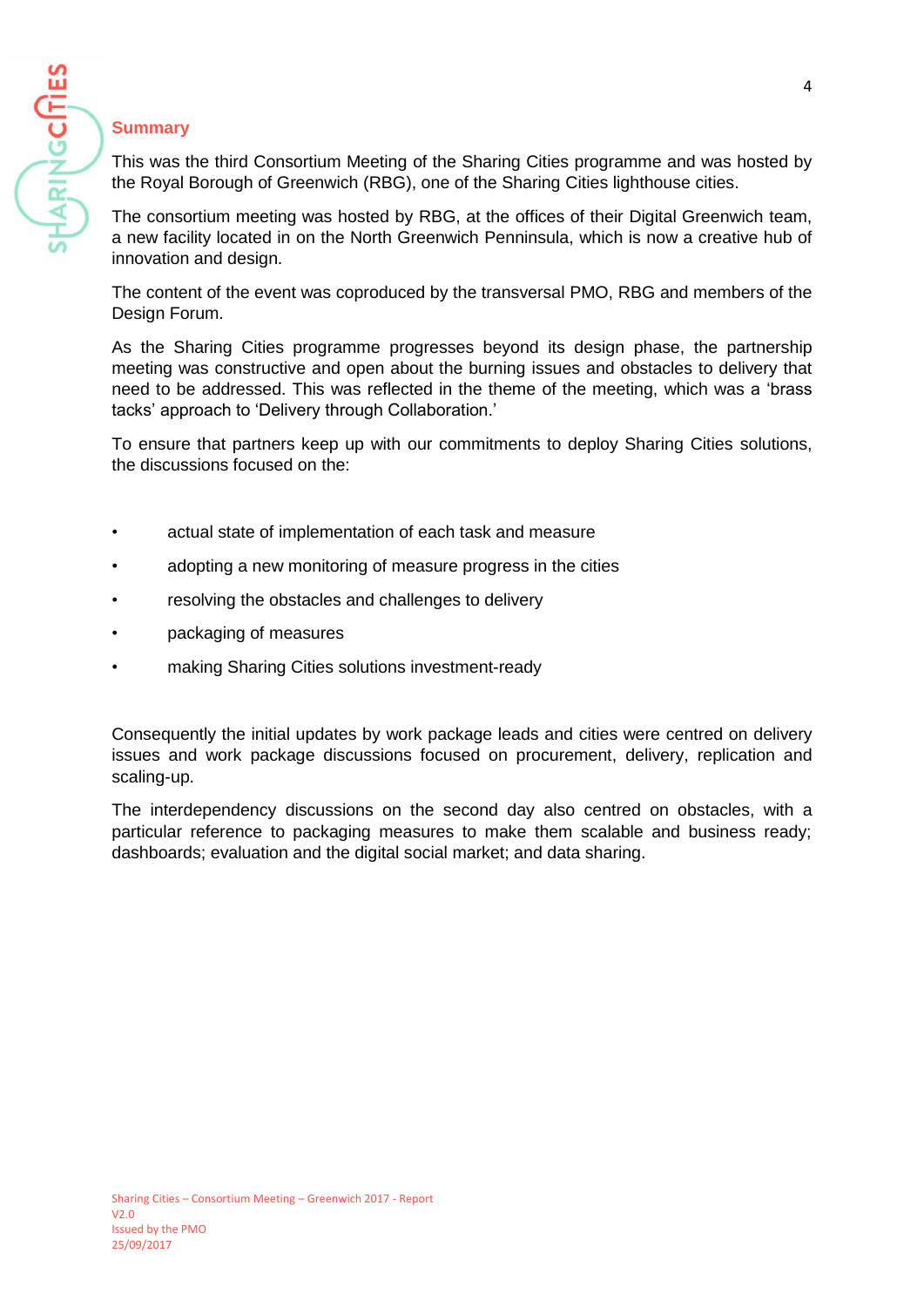# **DAY ONE - WEDNESDAY 20TH SEPTEMBER**

#### **1. Welcome**

**HARINGCITIES** 

The meeting was opened with a welcome from Trevor Dorling, Director of Digital Greenwich and City Lead. This was followed by a run through the order of the day by Sarah Butler, the RBG Programme Coordinator for Sharing Cities.

Following this the programme's Senior Responsible Officer, Andrew Collinge Assistant Director of Intelligence at the Greater London Authority, provided a strategic-level overview on progress. The key message was that the programme needed to be getting down to 'brass tacks' of delivery and that everyone needed to be honest with each other in order to maximise chances of success.

### **2. Work Package and City Updates**

Work Package leads presented updates to partners. Each presentation contained a reminder of the main content and deliverables within their WP as well as an update on general activity and activity within each city. They also provided details of their future plans. The updates reflected the work being undertaken for the Periodic Review in March and came with a strong focus on delivery.

These presentations are available on the Sharing Cities Google Drive:

<https://drive.google.com/drive/folders/0B8O7GzEIBEiNQmI3cHROaFRqdFk?usp=sharing>

This first session was an opportunity for all partners to share an early and honest appraisal to be further explained and understood over the course of the two days.

# *Work Package 1: Programme Management*

Nathan Pierce, Programme Director of Sharing Cities and WP1 lead, highlighted the progress that the programme has made since the March Consortium Meeting and how well Sharing Cities was placed among other SCC01 partnerships across Europe.

Since the last meeting, Sharing Cities had a successful Periodic review; the programme had managed some tricky budget issues; the partnership has proactively tackled issues around Data Privacy and the new General Data Protection Regulation (GDPR); it has developed a Marketing strategy, a Risk strategy and a Procurement strategy. And there has been the codevelopment of Measures monitoring.

Challenges that the partners still have to tackle include resolving barriers to implementation; reducing the number and frequency of late deliverables; completing another amendment to the Grant Agreement in October; carrying out a GDPR pilot in Milan; and ensuring that solutions are common across the cities in order to help package and replicate them.

#### *Work Package 2: People*

Francesco Marchet, WP2 lead, and Euan Mills from Future Cities Catapult presented the current state of play in WP2 and their recent outputs including:

- User research
- Deliverable 2.10 on Community Facilitators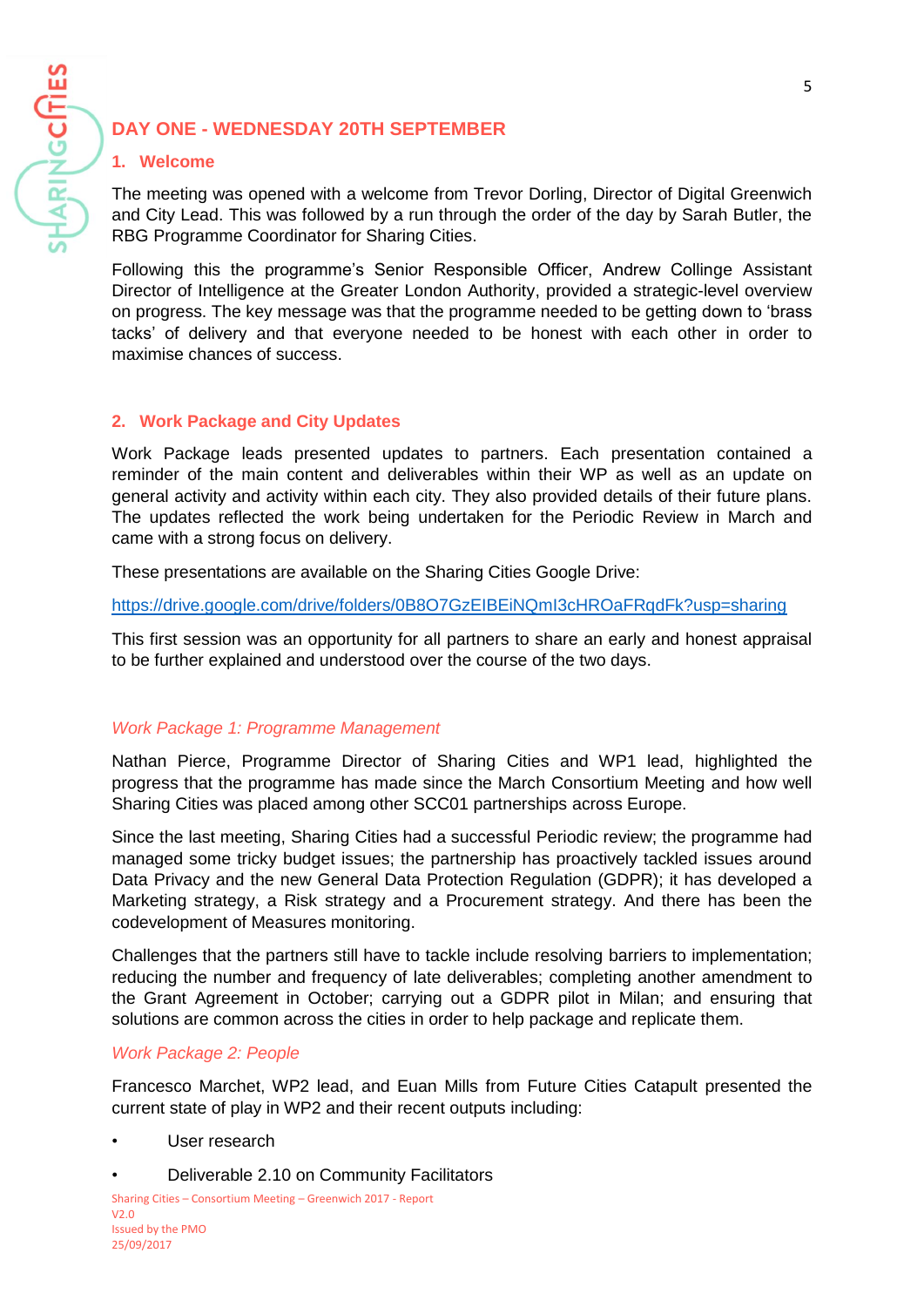

- Deliverable 2.3 on the Digital Social Market (DSM) strategy
- Recent work on amendments to the WP2 Description of Actions

Euan gave a detailed explanation of the challenge of developing the DSM strategy and the process of research, design sprints, co-design sessions and city-level reviews.

The aim is to link benefits and behaviour change between suppliers and users using a three tier approach involving the consortium, disseminators and citizens. The strategy is to take a developed framework and apply it within an application, which will be set up and launched with a view to promoting its evolution through future features.

## *Work Package 3: Place*

Eduardo Silva, Lisboa Enova and WP3 lead, gave a detailed presentation on the progress of measures within WP3.

Key processes in the delivery of measures include Design, Specification, Procurement, and Implementation. There are interdependencies both within and among WP3 tasks as well as with other work packages, particularly around:

- Procurement, Risks and Issues
- Use Cases, Data Capture, Dashboards
- Business Models and Funding
- Packaging
- Replication, Communication & Dissemination

Among the many aspects of **Retrofit** of buildings are:

- The integration of public buildings with SEMS in Lisbon
- The innovative use of a water source heat pump in Greenwich
- Exceeding expectations of impact in Milan

Sustainable Energy Management Systems (**SEMS**) is optimising the performance of an energy system through advanced process control and data systems to achieve specific KPI's.

A lot of progress has been made on the technical side involving the procurement and development of an algorithm; but there is still work to do on clarifying issues around the mapping, privacy and ownership of data.

With regard to **shared eMobility**: eVehicle and eBike sharing there is an algorithm in development to improve reallocation of vehicles and the eBikes implementation is massively exceeding commitment.

In Greenwich the launch of a Car Club scheme in early 2018 will involve 6-10 vehicles. In Milan 60 shared electric cars will be deployed by the end of 2017. And in Lisbon, Corporate eCar Sharing will be implemented among the Municipal fleet by the end of 2017.

More work remains to be done around the installation of charging points, the procurement of charging points for lampposts and linking such infrastructure with SEMS. There also needs to be further discussions of end-user engagement and marketing strategies with WP2.

Sharing Cities – Consortium Meeting – Greenwich 2017 - Report **Smart Lampposts** demonstrate the integration of smart lighting with other smart service infrastructures, such as eV charging; smart parking; traffic sensing; flow data; and WiFi.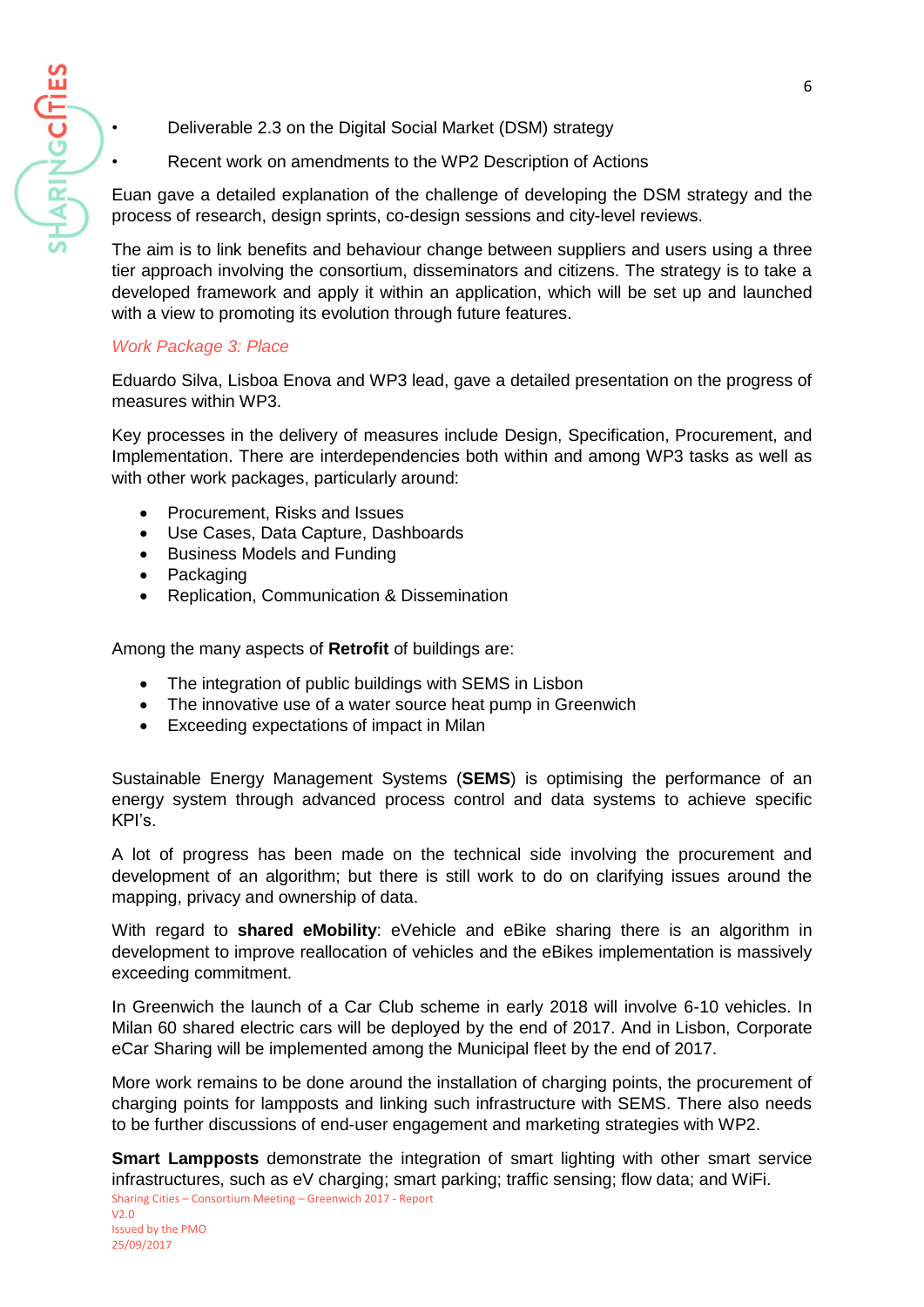Recent achievements have included the definition of common specifications, and a market analysis of existing sensors and solutions. Still remaining are the deployment and installation of smart lamppost solution, along with the alignment with Urban Sharing Platform (USP) and agreed methods to measure and evidence the benefits.

# *Work Package 4: Urban Sharing Platform*

HARINGCITIES

Jason Warwick, Urban DNA and WP4 lead, presented critical challenges, obstacles and timelines for the Urban Sharing Platform. However, the key message was that Urban Sharing Platform is now up and running and ready to start accepting data sources. Some of the challenges it still faces are:

- Detailed description of city Use Cases (UCs) need to be finalized
- Ongoing Data Privacy Impact Assessments may affect the development of USP features and/or the feasibility of some UCs
- City dashboard requirements are still being defined including co-ordination/crossover with WP8 & city KPI's
- Requirements/dependencies of WP2 need further clarification
- Need for data from WP2 and WP3 to feed the framework

# *Work Package 5: Replication*

Bernadett Koteles-Degrendele, EUROCTIES and WP5 and WP6 lead, presented the current state of play in regards to replication. This included:

- Delivering the city baseline reports
- Sharing the smart city solutions for lighthouse cities
- Piecing together the replication roadmaps for fellow cities
- Organising national scale-up meetings
- Organisation of meetings with funders

### *Work Package 6: Communications*

For WP6 (communications) Bernadett set out the work that is currently taking place to raise the profile of the programme. This included:

- Planning of video for sharing via social media platforms
- Press and media activities
- Knowledge platform registrations
- Social media use
- Event participation, for example, Barcelona Smart City expo

Also presented were the activities taking place in the Fellow Cities, Bordeaux, Burgas and Warsaw, such as workshops of best practices, development of use cases and participation in conferences.

### *Work Package 7: Business Models and Financing (BM&F)*

Graham Colclough, partner at UrbanDNA and WP7 lead, presented the headline points from his work package. His key point was that money is the essential ingredient for scale up in cities and therefore we need to increase attention given to financial matters over the coming months.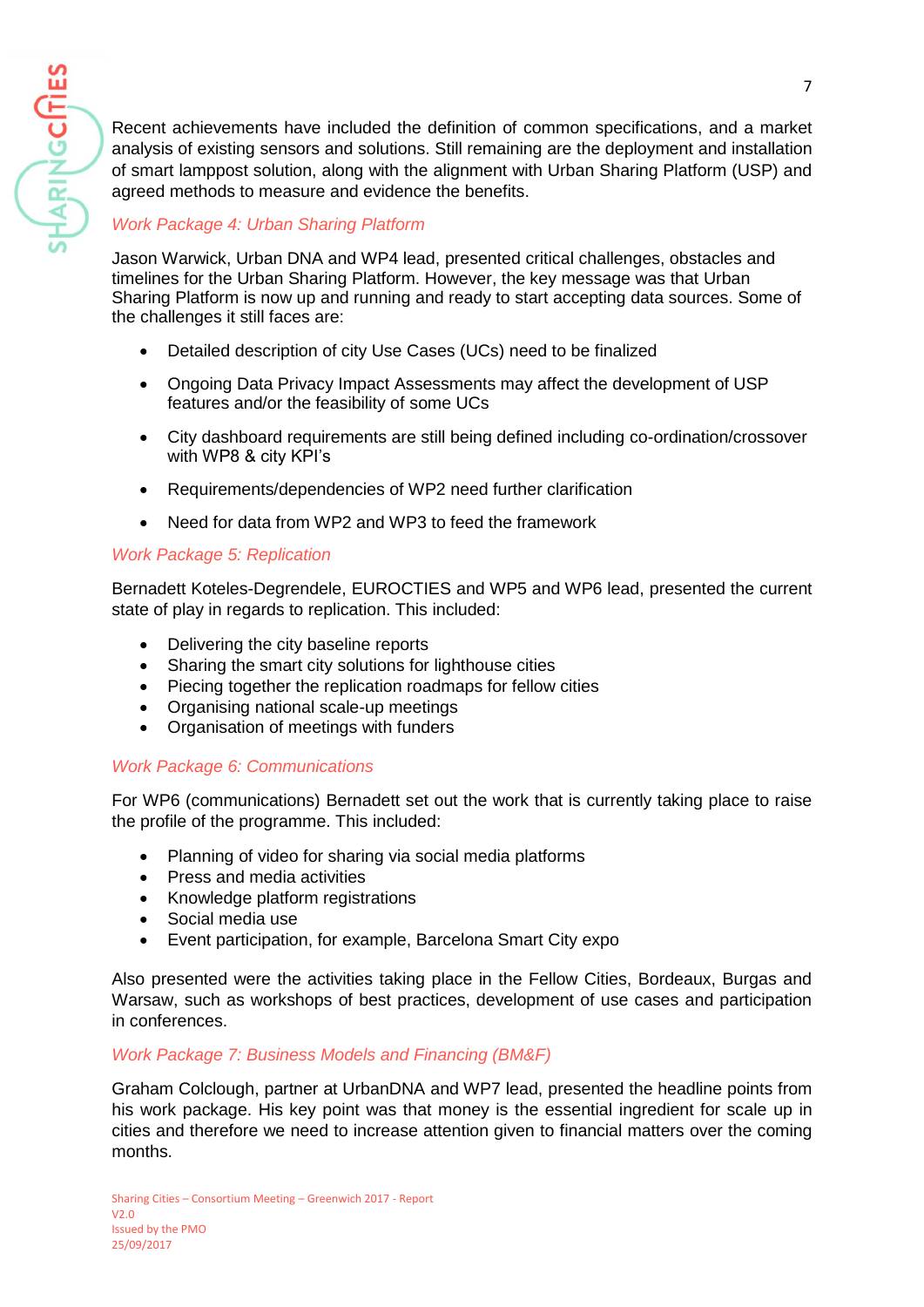Because investors may cities as "too small, too slow, and too risky" scaled, integrated and common solutions across cities offer investors confidence that a return on investment can be delivered.

Also the European Commission is clear that business models and finance are key agenda items, and want to see more focus on them.

In Milan there is a strong BM&F agenda and active engagement on the topic; across London there is proactive measures mapping through the GLA; and among the Fellow Cities Burgas has been active in support the European Innovation Partnership work strand, while Bordeaux has been active on the standards agenda to build common solutions. There is a challenge for Greenwich and Lisbon to further develop such work around their measures.

## *Work Package 8: Monitoring and Evaluation*

Prof John Polak, WP8 lead, presented on behalf of Imperial College, London.

The objective of the WP8-WP2 workshop was to explore the possibility of undertaking an evaluation of the Digital Social Market (DSM) being developed in WP2. The workshop identified a number of aspects of the design and operation of the DSM which, in principle, might be the subject of a useful evaluation activity. These include:

- The nature and rate of sign up of different types of participants in the DSM.
- The use made by those signed up to the DSM of the different incentivisation can reward mechanisms provided by the DSM
- The extent to which the DSM creates real and sustainable value for its participants
- The nature and extent of the behavioural change that can be attributed to the operation of the DSM
- The economic, social and environmental impacts of the behavioural changes brought about by the DSM, and the incidents of these effects on different DSM participants

Deliverable 8.2 set out Core & Site Specific Data Collection Protocols; and Deliverable 8.3 outlined Local Monitoring Programme Design.

Challenges over the coming months include the finalisation of demonstrator plans; data collection protocols for all demonstrators including WP2 & WP; management of data privacy; description of partners involved in monitoring and their role; description of data collection and handling responsibilities; and the presentation of local monitoring programmes for each city.

The next steps include the data and analysis 'pulse' deliverables (D8.4[a-e] & D8.5 [a-e]). Also Deliverable 8.8, the "Interim Report on Model Toolbox". These deliverables will probably also require re-scheduling given the delays in implementation.

The workshop agreed to convene again to explore the development of these ideas, once a concrete instantiation of the DSM is available.

### **3. Work Package Meetings**

### W*P 2, 3.1, 3.2, 3.3, 3.4 & 4 separate meetings (Procurement and Delivery)*

Delivery leads of each work package/ task led discussions to ensure that procurement activities were consistent with the programme timelines for that work package/ task and that sufficient information is captured through procurement and tendering processes.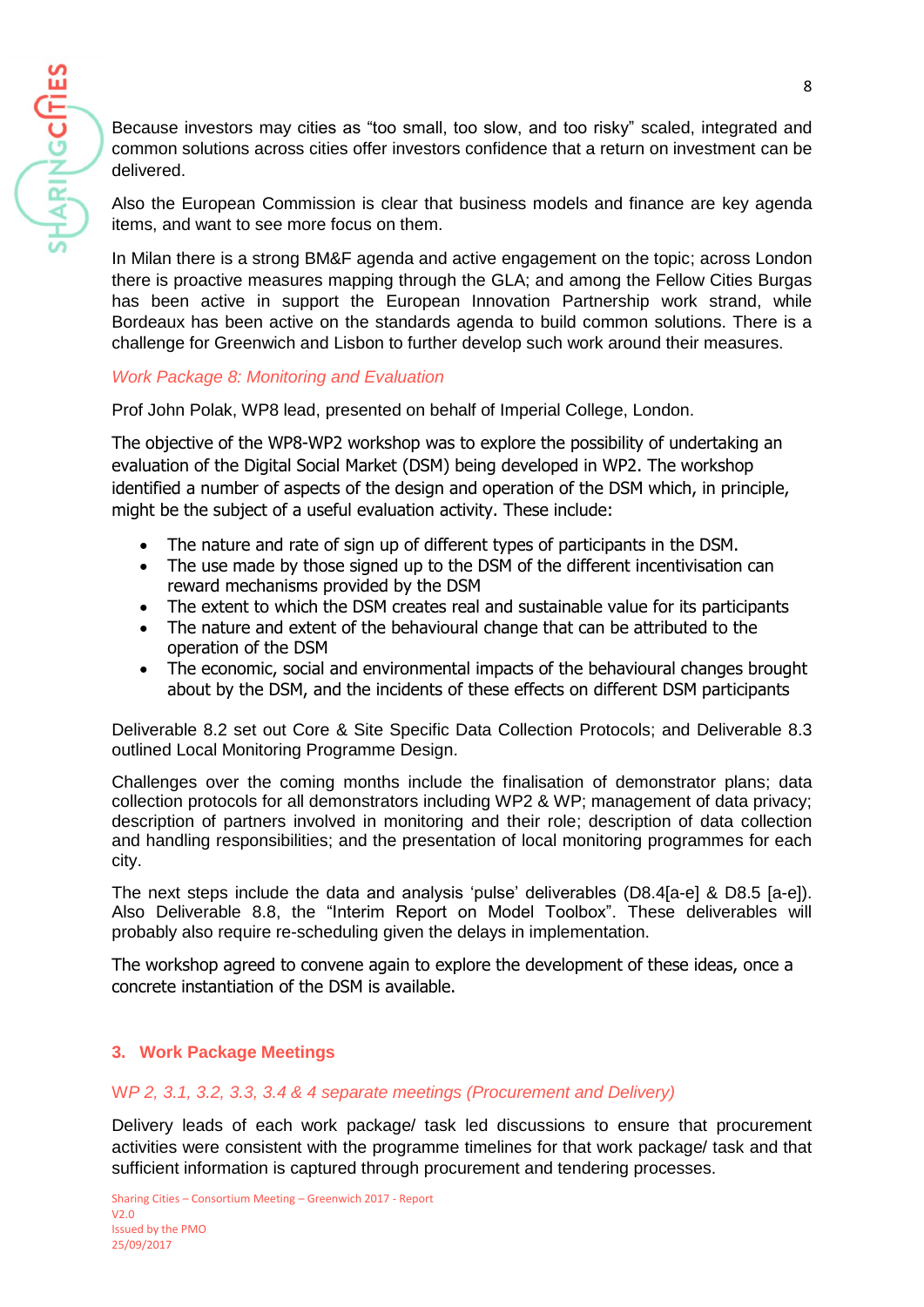Attention was paid to obstacles and delays in procurement, the knock-on delays in implementation, technical difficulties and issues with under-performance in the measures.

The **work package 2** meeting focused on completing the strategy for the Digital Social Market. It was recognised that there needed to be a greater exchange of experience between cities to make the plans and development of the DSM more realistic, and need to focus in on fewer measures rather than all of them.

While the work to date has been largely abstract and conceptual, it has nonetheless been informed by discussions among Sharing Cities partners. However there may be the opportunity to widen the conversation to more cities, including the Fellow Cities, and take better account of local priorities, such as the monetisation of incentives and benefits.

**Task 3:1 (Retrofit)** reviewed its timeline and will begin procurement processes in October.

In Lisbon, planning for works in the municipality building and social housing has been finished, although there will be continued review and action to ensure that expected impacts are reached.

In Greenwich, procurement processes will be signed-off in 2018 and the borough is drafting a BEST table 3 B that would include energy efficiency improvements in schools.

Work is underway in some of Milan's building with further work on public buildings and private apartment blocks beginning soon.

**Task 3:2 (SEMS)** has good range of developed use cases. The discussions identified 'unblockers' and opportunities. The 'unblockers' are:

- Sorting out the interdependencies with 3:1 around the clarification of assets and delays e.g. PV in Lisbon and heat pumps in London; and
- Unlocking data privacy to prevent further delays causing operational delays.

The opportunities are:

HARINGCITIES

- Operational: working with WP4 to bring information capture and energy together
- Opening the application for differing use cases.

**Task 3:3 (eMobility)** is running behind schedule with key interdependencies with smart parking and smart lamp posts still to be resolved.

At the heart of the success of eMobility and the sharing of vehicles is in-depth engagement with citizens, which is currently low and needs to be improved.

However, electric vehicles will have a big impact, with 100% of electric vehicles impacting air quality of 70% of the global population living in cities by 2050. Sharing of vehicles will lead to a 30% reduction of vehicles on the road, reducing congestion. The sharing of vehicles and the provision of transport on demand will signal a major shift in asset ownership.

Technically there are three major tasks: the roll-out of vehicles, the deployment of infrastructure and the sharing platform to manage the sharing service. Organisationally, there needs to be clear business cases and business models. To support investment there needs to be a clear evaluation of operational and capital expenditure required. This will help determine what kind of return the move towards shared electric vehicles could offer.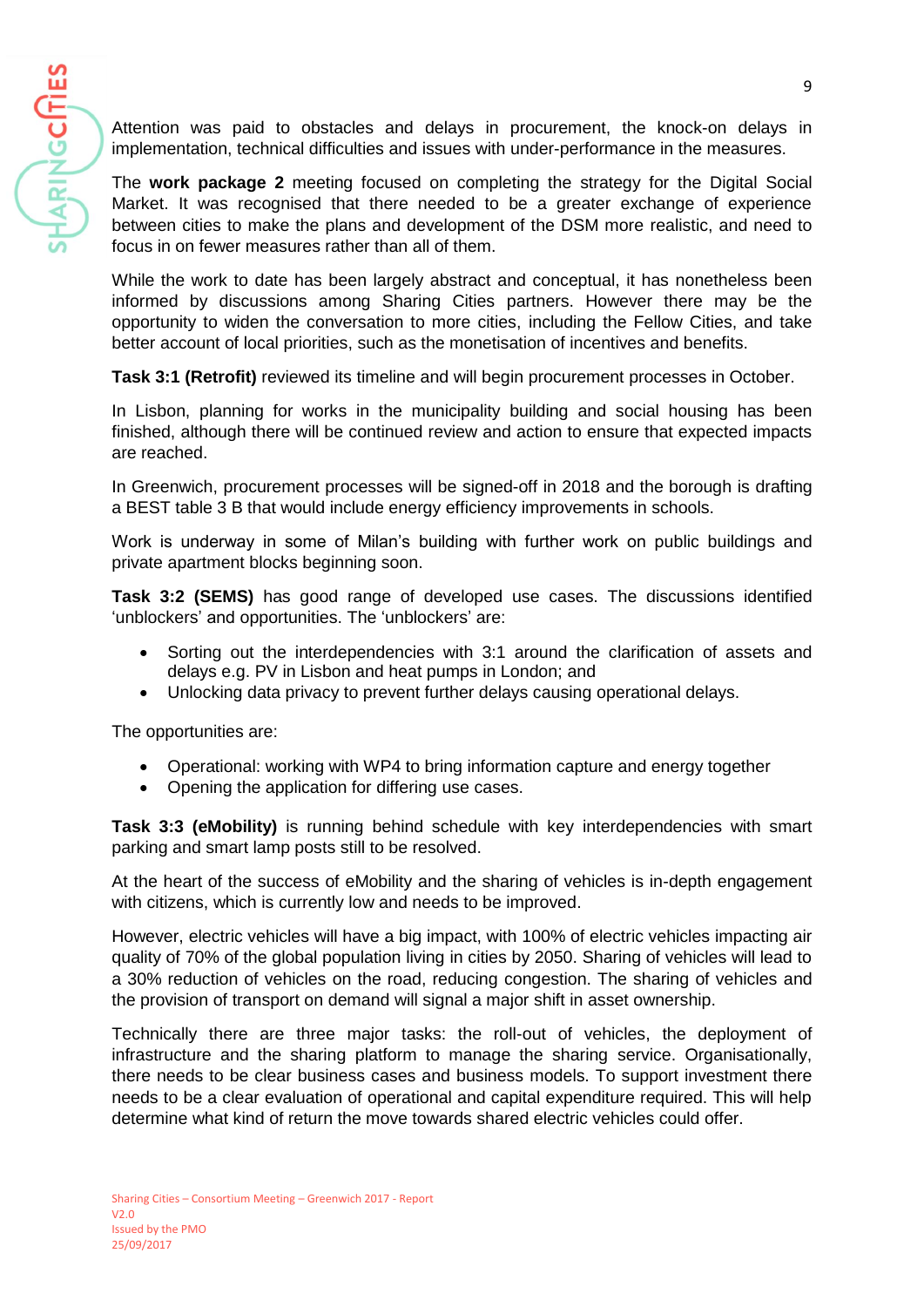

**Task 3:4 (lampposts)** have an aligned timeline across Milan and Lisbon.

The cities are working on what they can best do with what data. Lampposts are nodes in a big network, supported by the low frequency radio protocol, LoRa, to collect data.

Issues around the feasibility of networked lampposts include the availability of continuous power, network loads and car charging.

Given the lack of resources available to UrbanDNA for this task, the programme will consider whether A2a or LisboaENova should take on the task lead responsibilities.

**Work Package 4 (Urban Sharing Platforms)** will update its baseline risks in September/October. The USP is open to business and each of the cities have USP components. The meeting explored these components and began to identify what data sources were due to come on stream.

# *WP 5, 6, 7 & 8 combined meeting: Replication and Scale-up*

This work package group focused on the strategic aims and goals of the programme and explored where we are with replication and scale up and what practical steps need to be put in place to ensure success in the final two years.

This conversation considered the evidence base needed to support viable business models and strategies and how we draw together packaging, replication and evaluation to attract investors from the private sector and the take up of measures and aligned procurement among city authorities.

These work packages agreed that it was necessary to establish the issues/vision/framework solutions for each measure.

Demand aggregation and the bundling of measures, such as lampposts, across cities into viable business models remains an issue, but this will be the route to triggering  $\epsilon$ 500 million euros of investment.

Quicks wins could be the replication of measures across Fellow Cities and in areas local to the demonstrator districts. This would help give confidence to cities and investors, initially on a case-by-case basis to invest in smart city solutions. This will be further supported by marketing across the SCC01 family of European cities as well as the evidence provided by data capture.

Future actions will include an Investors' Summit, the identification of investment stakeholders, developing the 'story' of business models around verified case studies and the evaluation of outcomes through the identification of critical indicators for finance.

# **Day Two: Thursday 21st September**

### **1. interdependency Workshops**

On day two the meeting split up into four workshops to discuss interdependencies between the work packages. Four areas had been identified before the event:

- Workshop 1 considered definitions and processes that support **packaging** and existing materials.
- Workshop 2 looked at **dashboards**, and the WP3/4 architecture.
- Workshop 3 focused on the future **evaluation of the Digital Social Market**.
- Sharing Cities Consortium Meeting Greenwich 2017 Report • Workshop 4 explored the programme's approach towards the **General Data**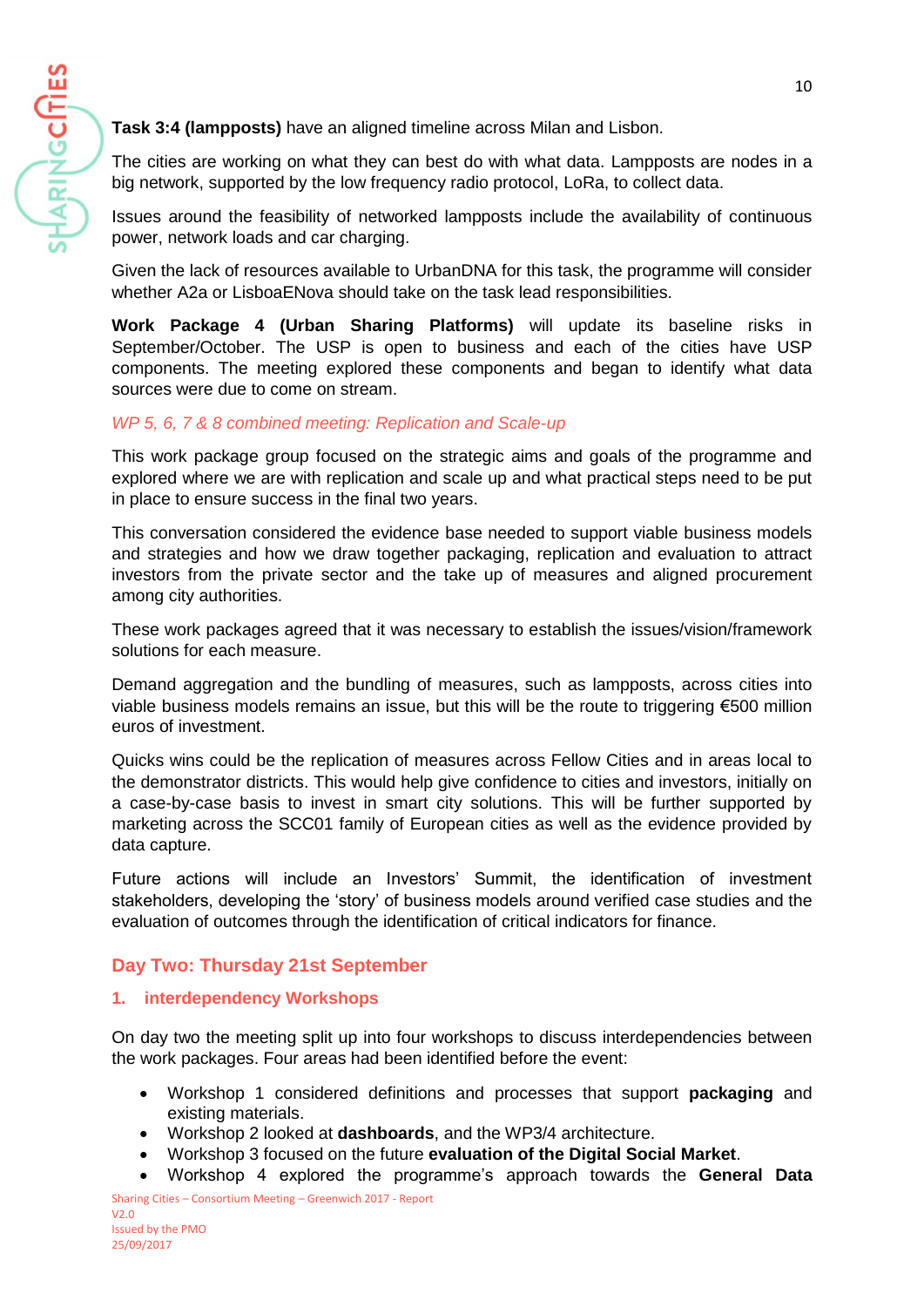

# **Protection Regulation** and the opportunity to share data among infrastructures.

## *Workshop 1: Packaging measures*

This interdependency group looked at the alignment of needs and value in the packaging of measures, including retrofit, energy management, shared mobility and lampposts.

The workshop considered definitions and processes that support packaging and existing materials, such as the baseline documents and reports that outline what the measure does and the progress of its implementation. This included:

- Look at packaging from an EU perspective, and its requirements to meet its social, economic and environmental goals
- Discussions on the needs and perspectives of the Lighthouse Cities
- Further consideration was given to how Fellow Cities could best pick up the packaged measures as a further proving ground

The outcome of this meeting will be for all consortium partners to engage in the packaging process in order to realise our plans for city funds. This needs to take place alongside implementation, not after it. Packaging will be led by WP7, WP3 and WP1.

### *Workshop 2: Dashboard*

This discussion group looked at dashboards and at the WP3/4 architecture. City representatives presented current local dashboard plans and approaches, either via a live demonstration or a static example. The group then considered where dashboards should be separate for each measure; where these can be integrated and/or combined; where can the dashboards be aligned across three cities and where local differences are needed.

Before the workshop, local WP3/WP4 city leads prepared static or live dashboard demonstration to illustrate approach in each city, updated the WP3/4 architecture document (based on the 1st draft generated by Telma and shared by Jason); and updated data capture spreadsheet (ensuring an up-to-date picture of data/connectivity/devices).

The outputs from the meeting were:

- This workshop identified a hierarchy of dashboard reports. This hierarchy structure was based on three levels, 1. To measure data 2. City data visualization and 3. Sharing cities common KP
- These included a city level dashboard, for which a standard template could be sent to cities shortly for their consideration and feedback
- Task managers hope that all the dashboard requirements should be finalized by  $30<sup>th</sup>$ **October**
- A key opportunity is for dashboards to provide a global view of reporting aligned with WP8 on monitoring and evaluation
- A MOSCOW ranking of dashboards to be created in the process to capture plans

### *Workshop 3: Monitoring of the Digital Social Market*

Monitoring and evaluation is critical to the wider policy and innovation because it tells us how Sharing Cities is performing and why, thus generating important learning to help cities develop and grow sustainably. This workshop considered the question of whether and how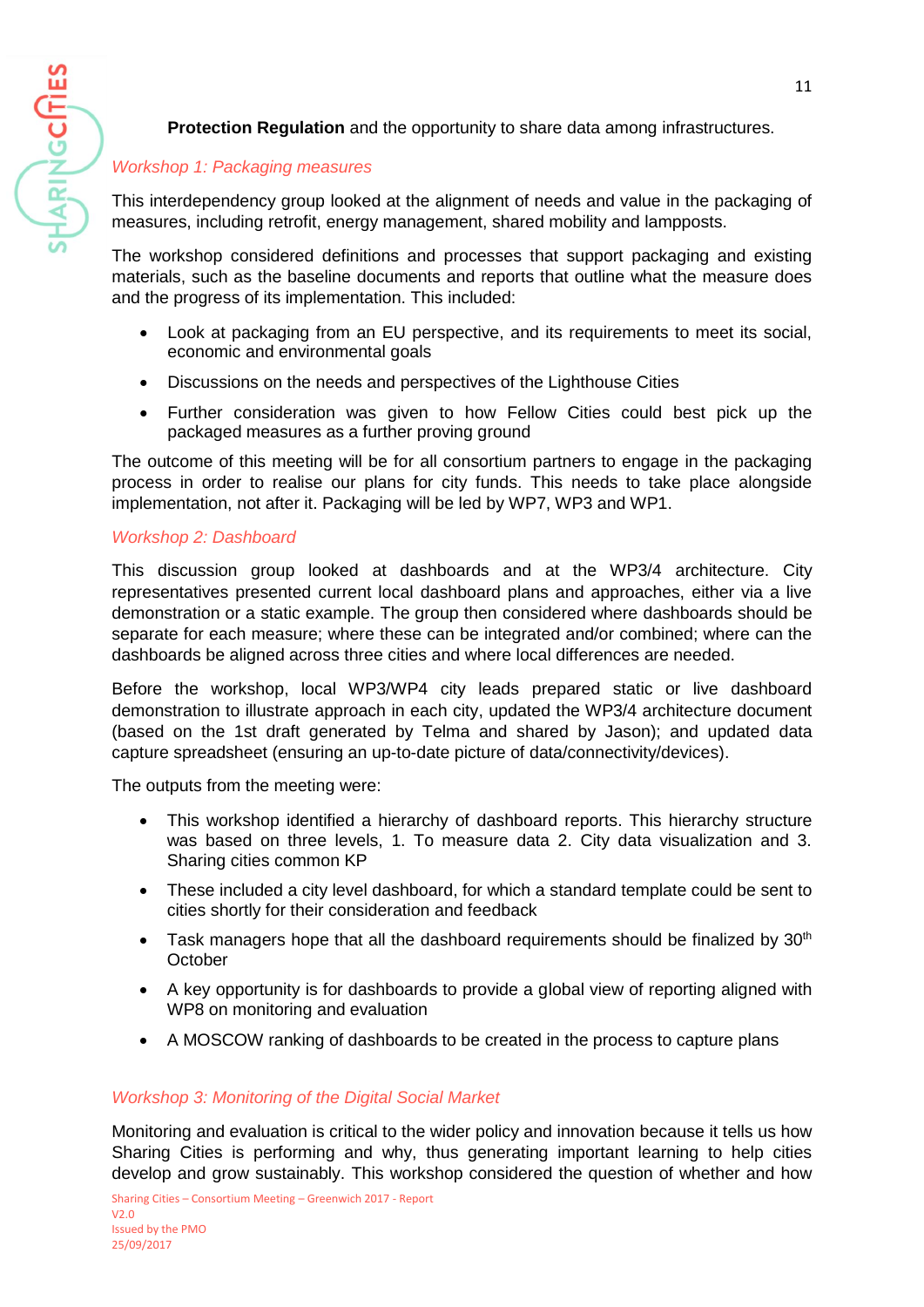we should evaluate the operation of the Digital Social Market, one of the last aspects of the Sharing Cities programme to be designed. This was intended to lead to a considered view of the WP2-WP8 nexus, and help develop thinking about how work package activities (from across the programme) fit into evaluation.

This workshop considered how WP2 can work within WP8 to monitor and evaluate the digital social market. This will include the engagement of key actors – the Consortium, Businesses and Citizens. Of particular interest in the evaluation process is the extent to which stakeholders take part in DSM process and how benefits are redeemed and to what effect. It is crucial to scan behaviour to monitor any potential change and the impacts that might have. Given the potential benefits and incentives, it will be important to spot where stakeholders try to game the system because people are most innovative when being fraudulent.

The outcomes from the meeting were to include the feedback into the current design of the DSM and to engage Imperial directly in the upcoming deliverable on the implementation of the DSM.

## *Workshop 4: Data sharing*

HARINGCITIES

It has become clear that the General Data Protection Regulation (GDPR) will need to be considered by Sharing Cities, which will create some additional requirements. While GDPR and the associated Privacy Impact Assessments are focused on personal data, much city data between measures and infrastructures are not personal or are anonymous, and should and can be exchanged.

This workgroup considered what types of data might be collected through the measures and which are low risk from a GDPR perspective and how data sets might be shared to obtain improved impacts, innovation and service improvement.

The workshop started off with a review of the General Data Protection Regulation (GDPR) and some of the additional requirements it places on cities and programmes with regard to the collection and sharing of data. GDPR is a very European way of thinking about privacy issues and the consented use of data, and different to that of the USA. This will have implications for replication of measures at a global scale.

Programme managers will need to consider the flow of data within and between measures when undertaking Privacy Impact Assessments, in order to know what data they are collecting and exchanging, how it is shared (for example, through the USP) and how to apply the principle of proportionality.

The flows of data through such infrastructures is shifting the value of data to the municipality, which will be seen as they key point of accountability in data protection. Cities will be seen as increasingly responsible as the guardians of 'citizen' data (personal right to privacy) whereas consumer data will remain primarily the concern of the private sector.

The outcomes of this meeting will be to support the cities to develop their Privacy Impact Assessments over the months to December. Key use cases to examine might include SEMS, eV bike sharing, and the use of water source heat pumps in domestic properties.

# **2. Sandeep's Question Time**

Sandeep Duggal, the Programme Manager for Compliance in the PMO, GLA, gave a presentation on issues that programme partners will need to address over the coming months. This included:

• A key message is that deliverable submissions should be on time.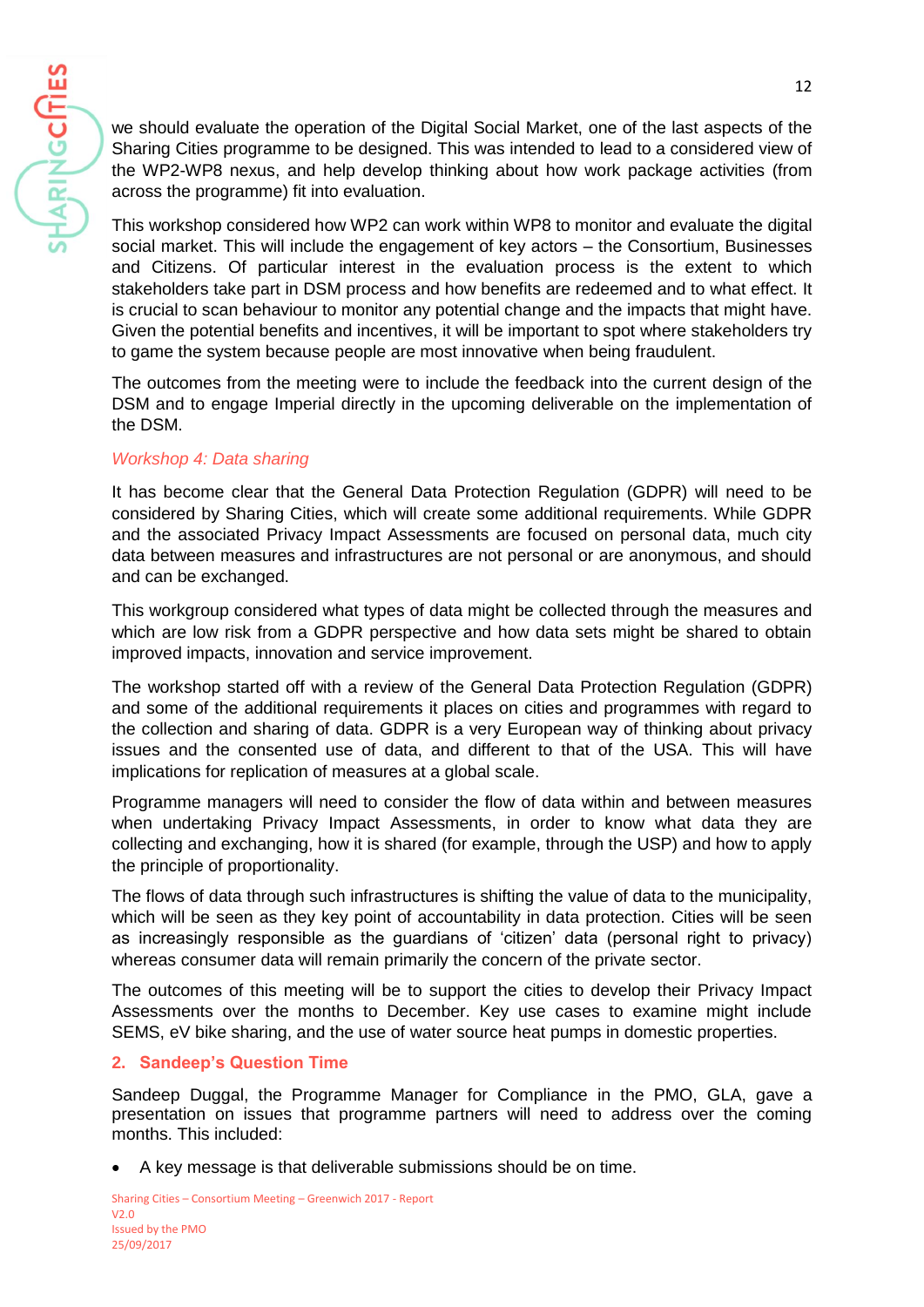HARING**CITIES** 

- Quality management processes have been approved by Programme Board for implementation.
- It is important to allow sufficient time in a deliverable's timeline for consultation, PMO and PB approval.
- In particular, bear in mind that due date are the dates when the deliverable is due to INEA not the PMO.
- Any submission issues should be flagged to PMO promptly

With specific regard to audit requirements:

- Complete and keep timesheets up to date
- Declarations are required for partners working exclusively on the programme
- Audits can happen up to two years after the end payment, so don't throw anything away before 2022!
- Ensure you are aware of all the requirements in the Grant. If in doubt, consult the PMO.
- The periodic review process will begin earlier this year, in November.
- Financial statements should be submitted within 60 days after period end and payment will be mad within 90 days of their receipt. Resource allocations will be reviewed after actuals are submitted. If you don't use it you lose it!

### **3. Study Tours**

1. Real time data and community engagement platforms (North Greenwich)- Presentations from Greenwich on the online community engagement platform to be used for resident engagement and co-design in the programme; and early results from a study on the use of IoT air quality devices

2. eLogistics (Greenwich)- visit to the base of the newly launched zero emission deliveries scheme in Greenwich, which will offer an electric cargo bike goods delivery service

# **Conclusions**

Representatives of our 35 partner organisations came together in Greenwich on 20/21 September at a half-way point in the delivery stage of the Sharing Cities programme.

This meeting offered the opportunity to discuss and think strategically about key delivery challenges and obstacles and how to go about resolving them. Partners also took the time to review progress and discussed the state of play of the different deliverables.

Across a series of sessions, participants assessed progress in specific areas, such as packaging, dashboards and evaluation. Technical issues, such as data sharing, were delved into in order to develop best replicable responses.

Overall the meeting was productive with good attendance from partners. A forward plan for future activities were discussed with WP6 leaders including the next consortium meeting,